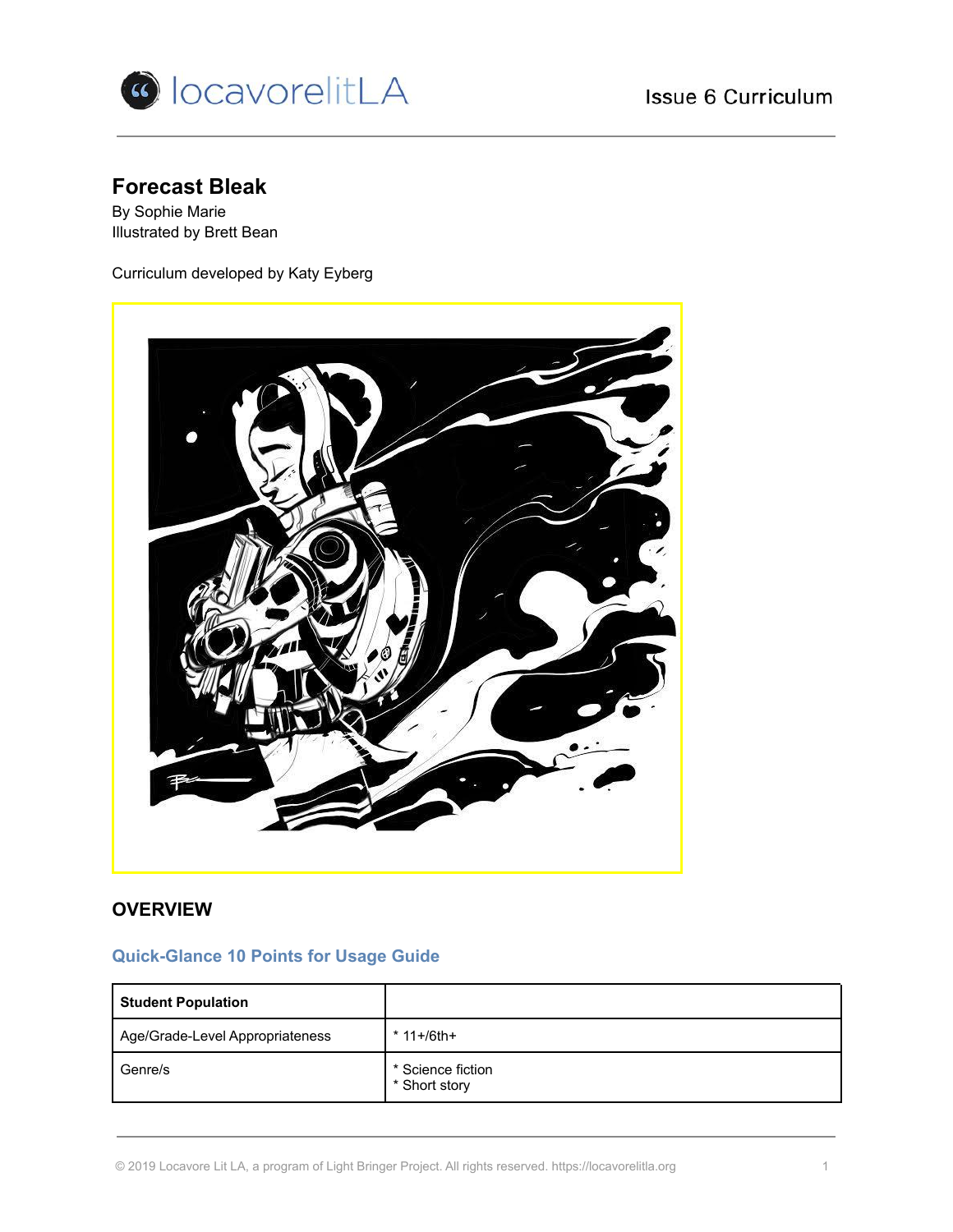

| Length                                                                  | * 2,884 words (8-minute read)                                                                                                                                                                                                                                                                                                                                                                                                                                                                                            |  |
|-------------------------------------------------------------------------|--------------------------------------------------------------------------------------------------------------------------------------------------------------------------------------------------------------------------------------------------------------------------------------------------------------------------------------------------------------------------------------------------------------------------------------------------------------------------------------------------------------------------|--|
| <b>Content Advisories</b>                                               | * Brief same-sex kissing<br>* Brief instance of suffocation                                                                                                                                                                                                                                                                                                                                                                                                                                                              |  |
| One-Sentence Summary                                                    | This science fiction story features a day in the life of Mia, a girl who<br>has not breathed air normally for her entire 13 years of life.                                                                                                                                                                                                                                                                                                                                                                               |  |
| <b>Lesson Planning</b>                                                  |                                                                                                                                                                                                                                                                                                                                                                                                                                                                                                                          |  |
| Topics & Key Themes Overview                                            | Topics:<br>* Routine<br>* School<br>* Isolation<br>* Pollution<br>* Atmosphere<br>* Environment<br>* Adolescence<br>* Relationships<br>Themes:<br>* Isolation as a form of comfort<br>* Rebellion against societal norms<br>* Environmental degradation harms humans<br>* Human adaptation to environmental degradation                                                                                                                                                                                                  |  |
| Historic Events/Time Period for Study                                   | * Smog in Los Angeles during the 20th and 21st centuries<br>* Great Smog of London in 1952                                                                                                                                                                                                                                                                                                                                                                                                                               |  |
| <b>Complementary Text</b>                                               | * Article: "Bleeding Noses And Blood-Red Eyes As Bangkok Battles<br>Toxic Air" from NDTV.com: https://bit.ly/2OkJ8mw<br>* Webpage: "Air pollution" by the World Health Organization:<br>https://bit.ly/2PwJeKO                                                                                                                                                                                                                                                                                                           |  |
| Author & Artist Information                                             | Sophie Marie is a writer based in Wales, U.K.<br>Brett Bean is an illustrator and a designer based in Los Angeles.                                                                                                                                                                                                                                                                                                                                                                                                       |  |
| Key Common Core Standards<br>(found in detail following the curriculum) | Grade 6 Common Core Standards:<br>CCSS.ELA-LITERACY.RL.6.1<br>CCSS.ELA-LITERACY.RL.6.2<br>CCSS.ELA-LITERACY.RL.6.3<br>CCSS.ELA-LITERACY.RI.6.2<br>CCSS.ELA-LITERACY.RI.6.7<br>CCSS.ELA-LITERACY.W.6.1<br>CCSS.ELA-LITERACY.W.6.2<br>CCSS.ELA-LITERACY.W.6.3<br>CCSS.ELA-LITERACY.W.6.3.A<br>CCSS.ELA-LITERACY.W.6.3.B<br>CCSS.ELA-LITERACY.W.6.3.C<br>CCSS.ELA-LITERACY.W.6.3.D<br>CCSS.ELA-LITERACY.W.6.3.E<br>CCSS.ELA-LITERACY.W.6.4<br>CCSS.ELA-LITERACY.W.6.7<br>CCSS.ELA-LITERACY.W.6.8<br>CCSS.ELA-LITERACY.W.6.9 |  |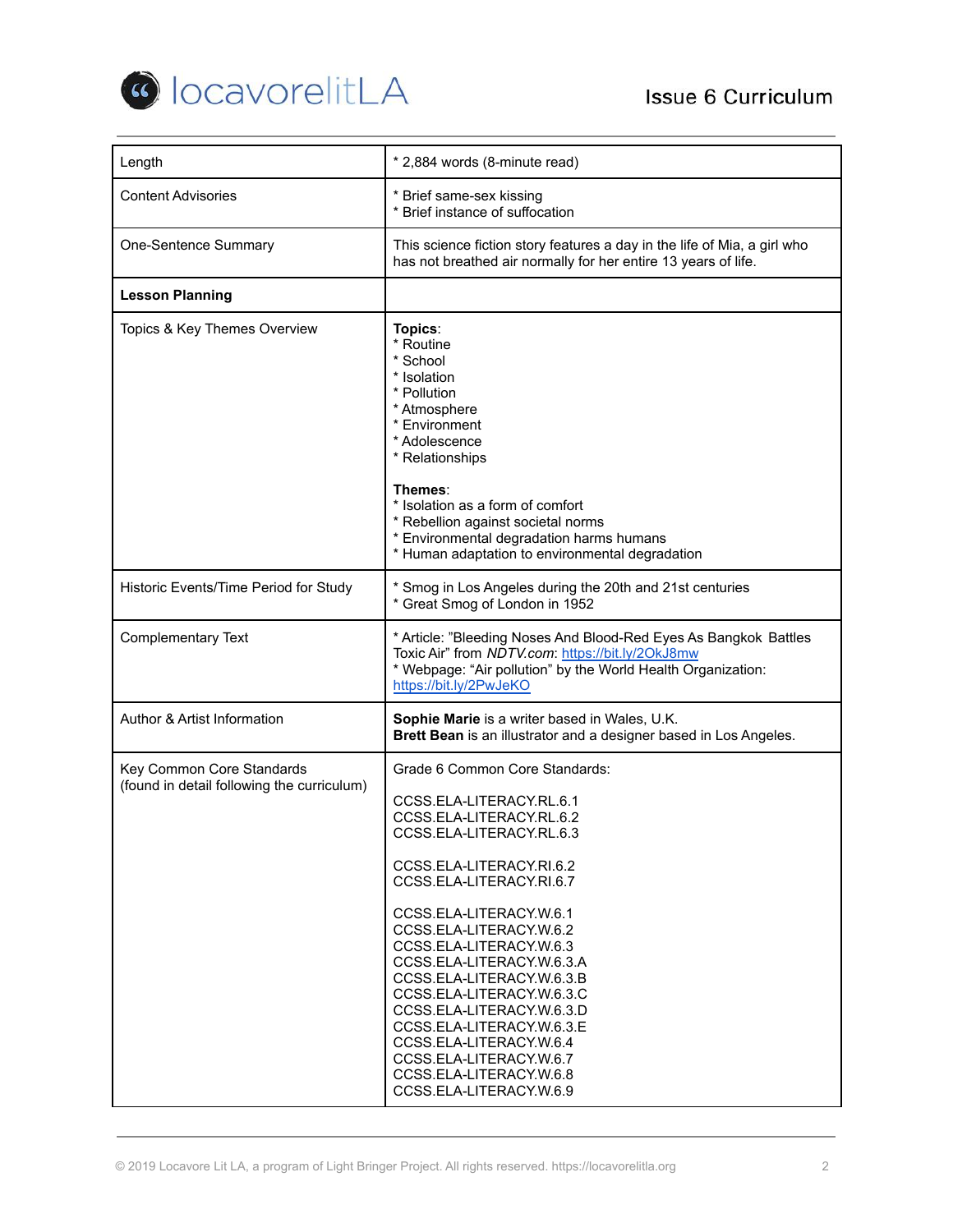

| CCSS.ELA-LITERACY.SL.6.1<br>CCSS.ELA-LITERACY.SL.6.1.B<br>CCSS.ELA-LITERACY.SL.6.1.C<br>CCSS.ELA-LITERACY.SL.6.4<br>CCSS.ELA-LITERACY.SL.6.6 |
|----------------------------------------------------------------------------------------------------------------------------------------------|
| CCSS.ELA-LITERACY.L.6.4<br>CCSS.ELA-LITERACY.L.6.4.A<br>CCSS.ELA-LITERACY.L.6.4.D<br>CCSS.ELA-LITERACY.L.6.5                                 |
| * Note: Questions recommended for assessment are marked with two<br>asterisks.                                                               |

### **Author Biography**

**Sophie Marie** has just earned her creative and professional writing degree with First-Class Honours. Since then, she's moved from Canterbury to Wales to enjoy a quieter, slower way of life. She's had short stories published online and in print but is currently focusing her efforts on writing a much longer piece. When she is not writing, Sophie can usually be found with an energy drink in her hand, a notebook in the other, her doggie Leia on her lap, and her pup Chewie by her feet.

### **Artist Biography**

**Brett Bean** makes stuff up for a living, be it character, creature, story, or place. He currently runs his own business, Drawn To It Studios, LLC, where he creates original content and provides outsourcing for companies big and small. He also creates puppet designs for Jim Henson's Creature Shop.

He has illustrated the 18 chapter books in the successful children's book series *Beasts of Olympus*, published by Penguin Random House, and *Battle Bugs*, published by Scholastic. He was the lead designer for Disney XD's show *Slugterra*.

His work as an illustrator, writer, cartoonist, designer, and teacher has been featured in films, television shows, video games, comic books, card and board games, and children's books.

He has had the good fortune to work with Disney, DreamWorks Animation, Riot Games, Jim Henson's Creature Shop, Marvel Studios, Penguin Books, Scholastic, and more. He is happily married to a redhead and happily devoted to their redheaded son. They reside, play pickleball, volleyball, and soak up the sun in Los Angeles.

One of Brett's favorite words is "chortle," and he adores traveling and Tom Waits. He also ate a mopane worm in Africa . . . and it was gross. Each year, he makes several stops at conventions, and he gives talks and workshops on a fairly regular basis.

# **SYNOPSIS**

Mia's life has the trappings of normalcy. With raging hormones, she goes to school, feels embarrassed by her father, daydreams about a cute teacher, and watches a couple kiss. However, Mia has more than hormones in her everyday life. Since before Mia's birth, the air has been too toxic to breathe. From the moment Mia was taken home from the hospital, she has either had to wear a helmask or breathe filtered, vacuum-sealed air in safe locations. Even after 13 years, wearing the helmask still feels awkward for Mia,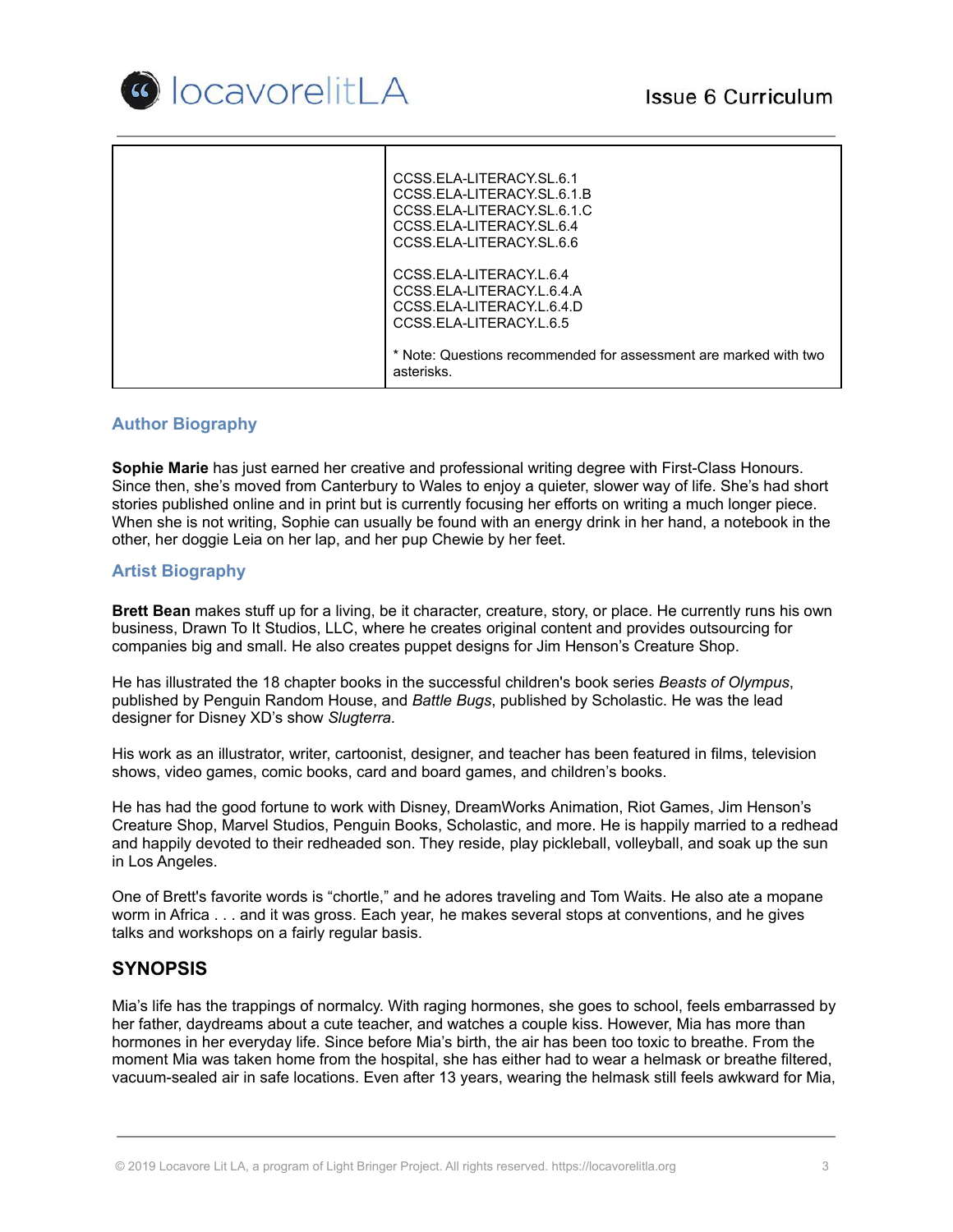

until one day, when she witnesses a brief moment without it. This eight-minute read reimagines human relationships largely devoid of physical contact.

# **CURRICULUM**

# **Pre-Reading & Themes Activity Options**

**Topic**

Mini-Research Project:

In groups of two to three, discuss the following questions:

- How does technology make your life easier?
- How does technology make your life harder?
- How does technology help society?
- How does technology hurt society?

As a group, create a poster illustrating how technology has impacted your life and helped or hurt society. Conduct research to find three specific examples of both. Describe these examples with bullet points and images on your poster. Remember to cite your sources. Present your posters to the class.

Optional: After watching each group's presentation, respond to the following question in a 10-minute journal entry: Is technology more helpful or hurtful to society? Why? Explain.

### **Main Ideas**

#### Journaling:

In a 10-minute journal entry, write down everything you know about air pollution. Try to answer the following questions:

- How does air become polluted?
- Why is air pollution bad in some places but not in others?
- What effect does air pollution have on humans, plants, and animals?
- How can humans reduce air pollution and protect life?

After 10 minutes, or if you're unsure of how to answer these questions, use reliable Internet sources to research their scientific answers. Then, discuss the following questions with a partner:

- Before this exercise, how much did you know about air pollution?
- What did you learn about air pollution?
- Compare your initial speculations about air pollution with your research. How are they similar and/or different?

### **Passage-Specific Themes**

Small-Group Discussion:

Read the following passage from "Forecast Bleak." Discuss the questions below in small groups, then share your ideas with the class: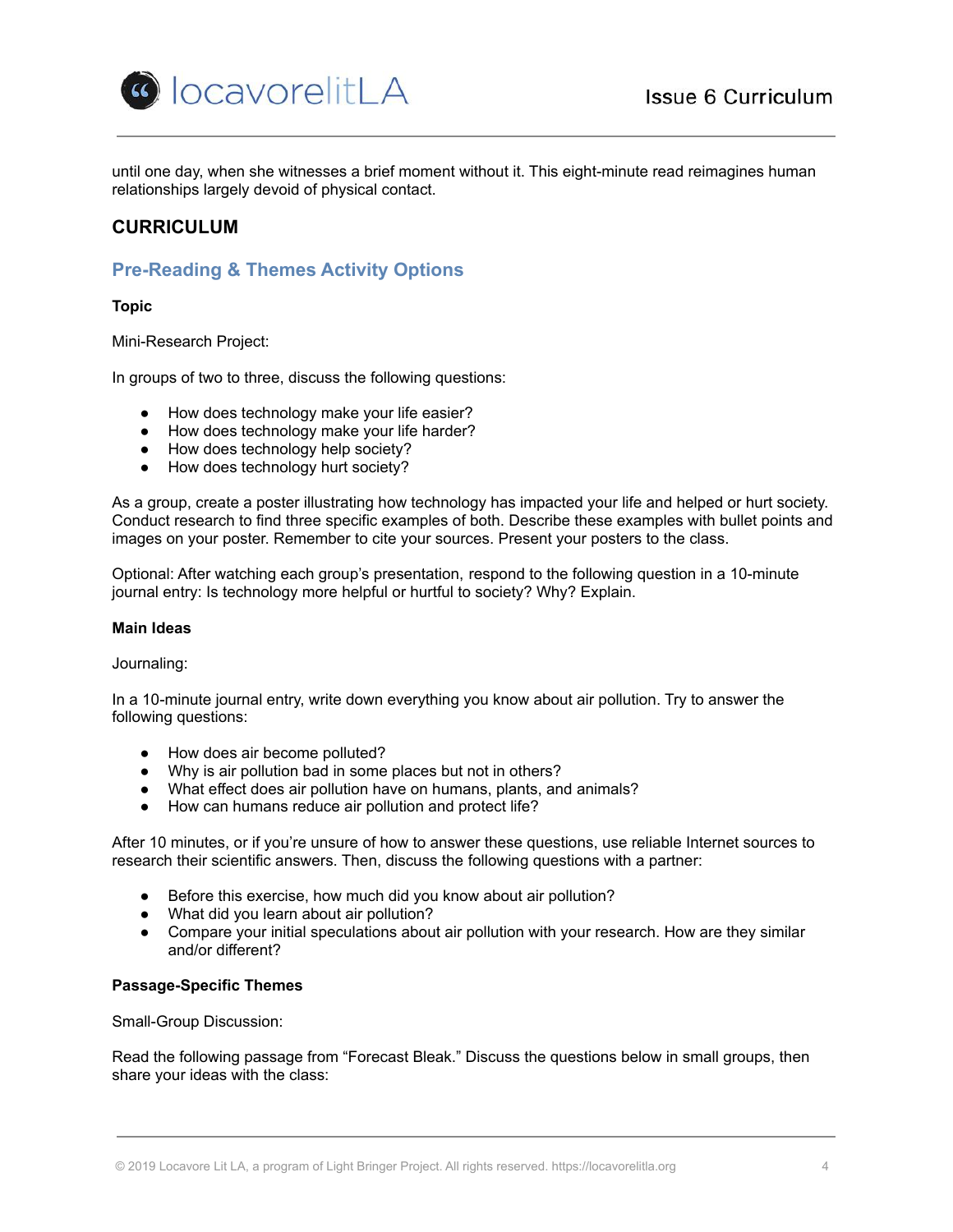



Through her thick safety layers of clothing that insured not a patch of skin could touch the outside air, Mia grew hotter and hotter. Her helmask entombed her entire head, and it amplified her breathing; she itched to get it off. The familiar battle between condensation and vision commenced. Mia needed to wipe away the sweat and breath that was clouding her window to the world, but she couldn't, and the more frustrated she got, the hotter she grew. Mia had worn a helmask for thirteen years — ever since she'd left the hospital as a new-born, but she still wasn't used to it. Whenever she wanted to go outside, the helmask went on, and every time it did, her heart beat quicker, her breath grew shallow and, ever so slightly, her fingertips trembled.

Question One: Why do you think Mia has to wear protective clothing and a helmask? How do these items affect Mia's life?

Question Two: Why do you think Mia is not used to the helmask, even though she has been wearing it her whole life?

Question Three: What is the tone, or mood, of this excerpt? Do you think the tone will continue throughout the rest of the text? Why or why not?

Optional: Draw a picture of the helmask. Share your illustration with a partner.

#### **Universal Themes**

Imagine air becomes unbreathable. With a partner, write a one-page creative essay from the perspective of someone who has access to supplemental, breathable oxygen. Then, write a one-page creative essay from the perspective of someone who does not have access to supplemental, breathable oxygen.

Share your essays with two other groups. How are your essays similar and/or different? What do they reveal about humankind's response to difficult circumstances?

### **Key Vocabulary**

Definitions are context-dependent. Make sure any definitions you look up or work from are the ones that most correctly fit in the context of the story.

| <b>Level One</b> | <b>Level Two</b> | <b>Level Three</b> |
|------------------|------------------|--------------------|
| condensation     | cocooned         | entombed           |
| amplified        | logistics        | toxicity           |
| discard          | consensus        | helmask            |
| chaperone        | compressed       | transfixed         |
| grudgingly       | uninhabitable    | reverberating      |
| fluorescent      | crimson          | tonnes             |
| intricacies      | cultured         |                    |
|                  | starlings        |                    |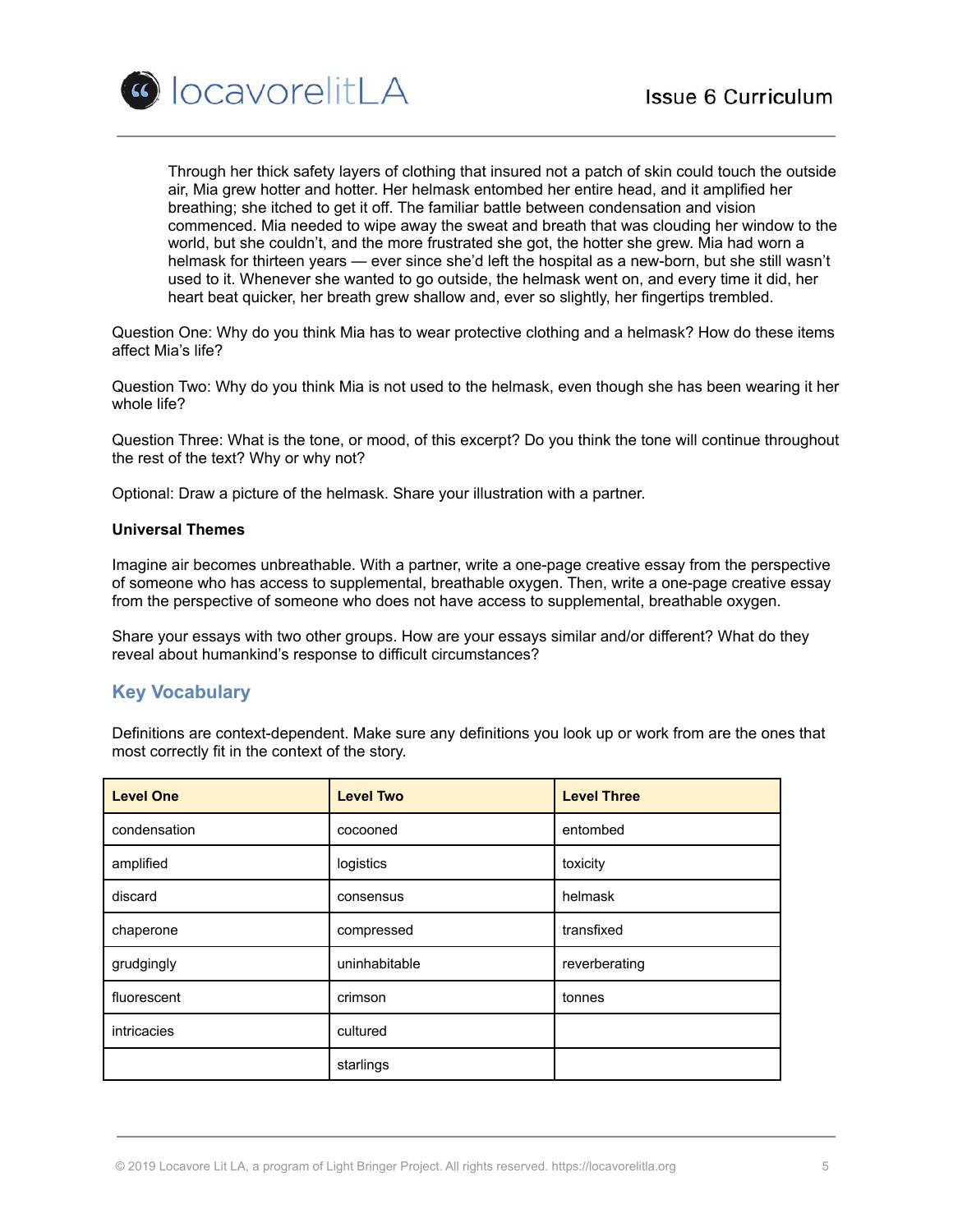# **Vocabulary Activity Options**

1. With a partner, consider the word logistics. Discuss the following questions:

What is the dictionary definition of this word? When you search logistics on Google, what links, images, and videos appear? What does logistics mean in the real world? What does logistics mean in the story? What class do you think logistics has replaced in school?

Make a list of the topics you would include in your own logistics class, and explain them to the class.

2. Reread "Forecast Bleak." As a British author, does Sophie Marie use slightly different words than a writer from the United States? Create a list of these words. Notice their alternative spellings.

Next, pick 10 words from the vocabulary list. Make a chart including the word, its dictionary definition, its connotative meaning, or its feeling, and one sentence reflecting that connotative meaning.

Optional: Draw a picture to show each word's meaning.

3. What is a helmask, and how does it work? Research a helmask, and draw a diagram of it. Imagine you must wear one to live, work, and go to school. With a partner, draw a cartoon or write a poem about what it is like to wear a helmask every day.

# **Post-Reading Class Discussion Options**

- 1. This story features life in an unbreathable atmosphere. Do you think this new reality is better or worse than normal life? Why or why not?
- 2. How would you feel if you were forced to wear a helmask to breathe and conduct your daily life?
- 3. How do you think humans interact with the environment? Do we respect and revere it? Do we exploit it? Do we preserve it? Do we harm it?
- 4. Do you think this story predicts the future, or is it pure imagination? Why?

### **\*\* Text-Dependent Question Options**

- 1. What elements of Mia's life are typical of a teenager? What elements are atypical? How has the lack of breathable air changed life for Mia and for those around her? Support your answer with specific evidence from the text.
- 2. How does Mia's attitude toward her helmask change from beginning to end of the story? Support your answer with specific evidence from the text.
- 3. How does the story's setting impact its characters? How do they respond to their environment? Support your answer with specific textual evidence.
- 4. Study the story's artwork. How is artist Brett Bean's depiction of a helmask similar and/or different than what you imagined? How is his depiction of Mia similar and/or different than how she is described in the story? Cite both the story and the artwork.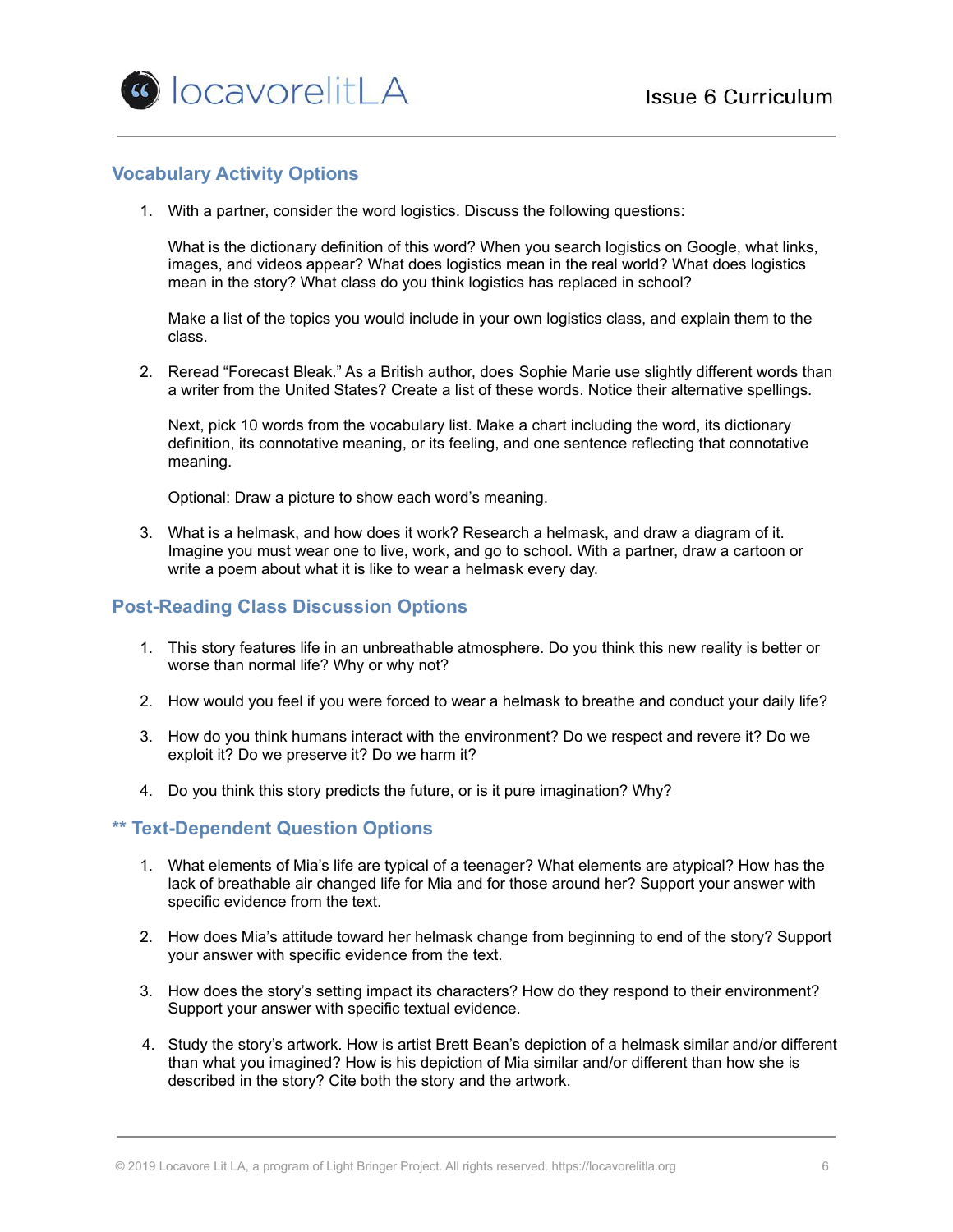

# **Writing Exercises**

### **Narrative**

Imagine "Forecast Bleak" from the perspective of one or both girls who share the kiss Mia witnesses. What are these girls' names? Where are they from? How old are they? How long have they been together, and what is their relationship like? How do they feel about wearing helmasks?

Write a two-page narrative based on the perspective of one or both girls. Include telling details, sensory language, and events leading up to and following their kiss.

#### **Descriptive**

Think about one specific aspect of your daily life, including all its intricate and mundane details. For example, think about your morning routine on school days. Write one paragraph describing it.

Next, rewrite your descriptive paragraph as though you're wearing a helmask while doing the activity.

What changes between the two paragraphs? What stays the same? Why?

Optional: Read your paragraphs aloud to the class.

#### **\*\* Analysis**

In literature, a motif is a recurring feature that helps establish a text's theme. One motif of "Forecast Bleak" is physicality, or the way in which physical objects and people move through and interact with their surrounding space. For example, the story features physical isolation as a fixture of everyday life. Mia's body is "entombed" in protective clothing and a helmask, and this isolation affects her attitude, appearance, and disposition toward others.

Write a two-page essay examining how this story confronts physical contact and physical space. How do the helmasks physically impair, support, help, or hinder the characters? How does each character interact with their helmask? What emotions do the characters connect to the helmasks? Support your analysis with specific evidence from "Forecast Bleak."

# **Complementary Text Option**

Read the following article, which was published in 2019 by New Delhi Television Limited:

#### **Bleeding Noses And Blood-Red Eyes As Bangkok Battles Toxic Air**

BANGKOK: Choking air pollution and thick smog in Bangkok has adversely affected the health of many. With the air quality in Thailand's capital hovering at unhealthy levels, many people have taken severely ill with some sharing horrifying pictures of the effect it has had on them. Some people took to social media to share images of them coughing out blood, having blood red eyes and share their concerns about the deteriorating air in the city.

Hazardous dust particles known as PM 2.5 have exceeded the safe level in 41 areas around the capital, according to the Department of Pollution Control. PM 2.5 is a mixture of liquid droplets and solid particles that can include dust, soot and smoke, one of the main measures of the Air Quality Index (AQI).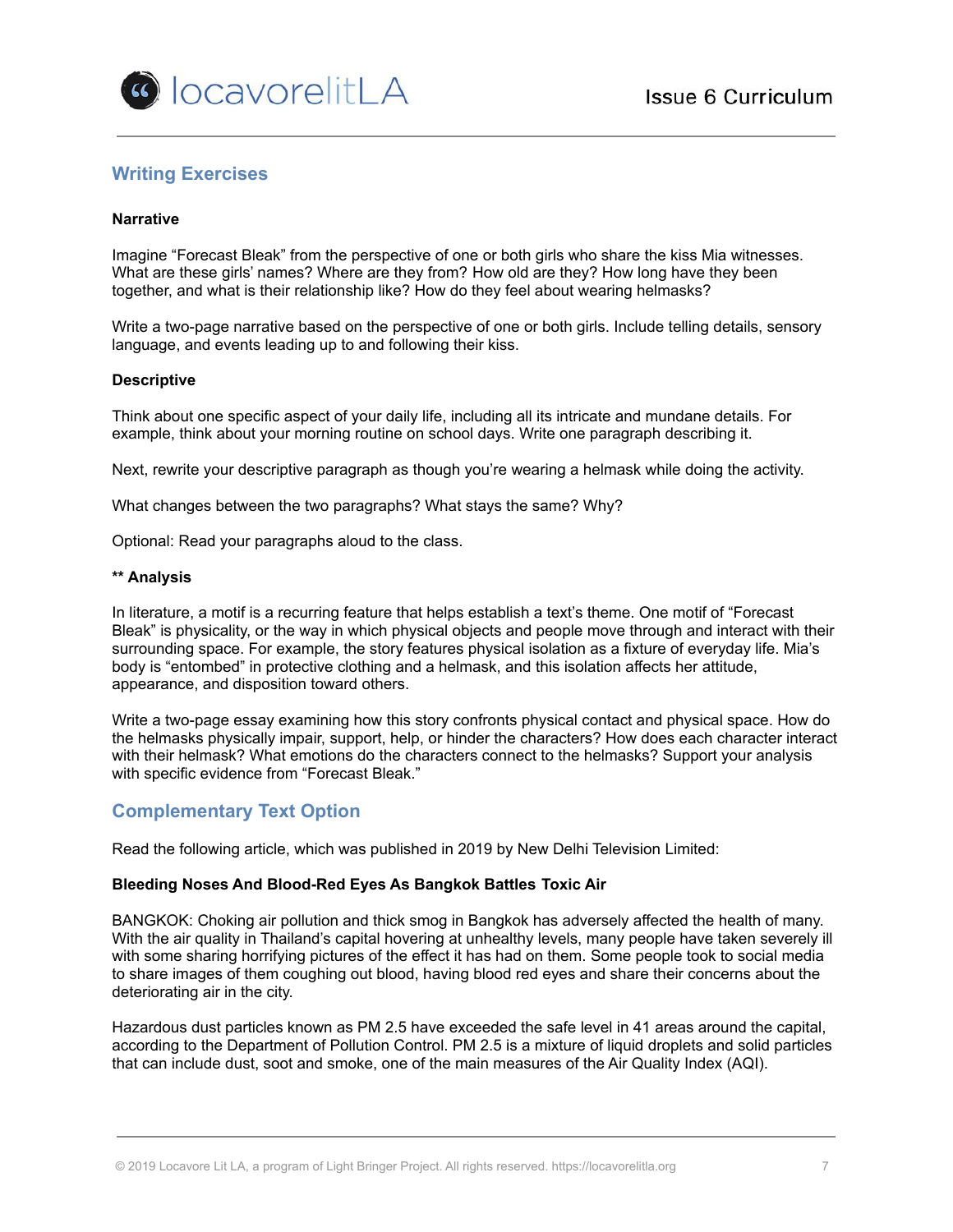

Public discontent has surfaced on Thai social media and television, with pollution-related hashtags trending and TV hosts advising viewers on the types of face masks they should wear.

A Thai man shared details on how what he perceived to be a fever turned out to be severe effects of the murky air that had affected his health to the point that he coughed out blood. The post he shared on Facebook was widely shared on social media.

Many other residents shared horrific images of bleeding noses and blood red eyes and shared details of the various other ailments the pollution has brought upon them. They advised everyone to take care of their health and urged authorities to take appropriate action. These are serious concerns shared by the residents of the city who are battling the toxic air of the city on a daily basis.

The severe air pollution has prompted schools to close in the Thai capital for the rest of the week and authorities have announced a ban on cars that use diesel and burning of any kind within the city.

Authorities have seeded clouds to provoke rain, sprayed overpasses with water to catch micro-pollutants, and even urged people not to burn incense ahead of Chinese New Year. Troops have also been asked to inspect factories across the country.

So far, these efforts have had no effect on the pall of pollution that has shrouded the city recently. Last week on Wednesday, airvisual.com, which measures levels in cities worldwide, ranked Bangkok as the fifth most polluted city. New Delhi ranked first at 257.

As Thais wake up to another day of murky air blanketing its bustling construction-filled capital, authorities remain tense over growing concern about the haze and the government's feeble response, which has started a political debate in the tourism-dependent nation.

Reasons for the persistent smog include combustion exhaust from Bangkok's traffic-strewn roads, the burning of fields from farmers outside the city, and pollutants from factories.

### **Writing Exercise**

Write a creative short story connecting both the article and the story. Imagine a character from the story is living in Bangkok when the article is published. Write your story from the point of view of that character. Make sure your creative piece answers the following plot points:

- When and how did air pollution get so bad?
- When and how did government officials decide to mandate helmasks?
- What happened as air pollution worsened over time?
- Do some cities have worse air pollution than others? Why or why not?

# **Activity Options**

### **Classroom Activity One**

#### Mini-Research Project:

In small groups, use reputable sources to research one aspect of the environment. Possible topics include the following:

- Air pollution
- Climate change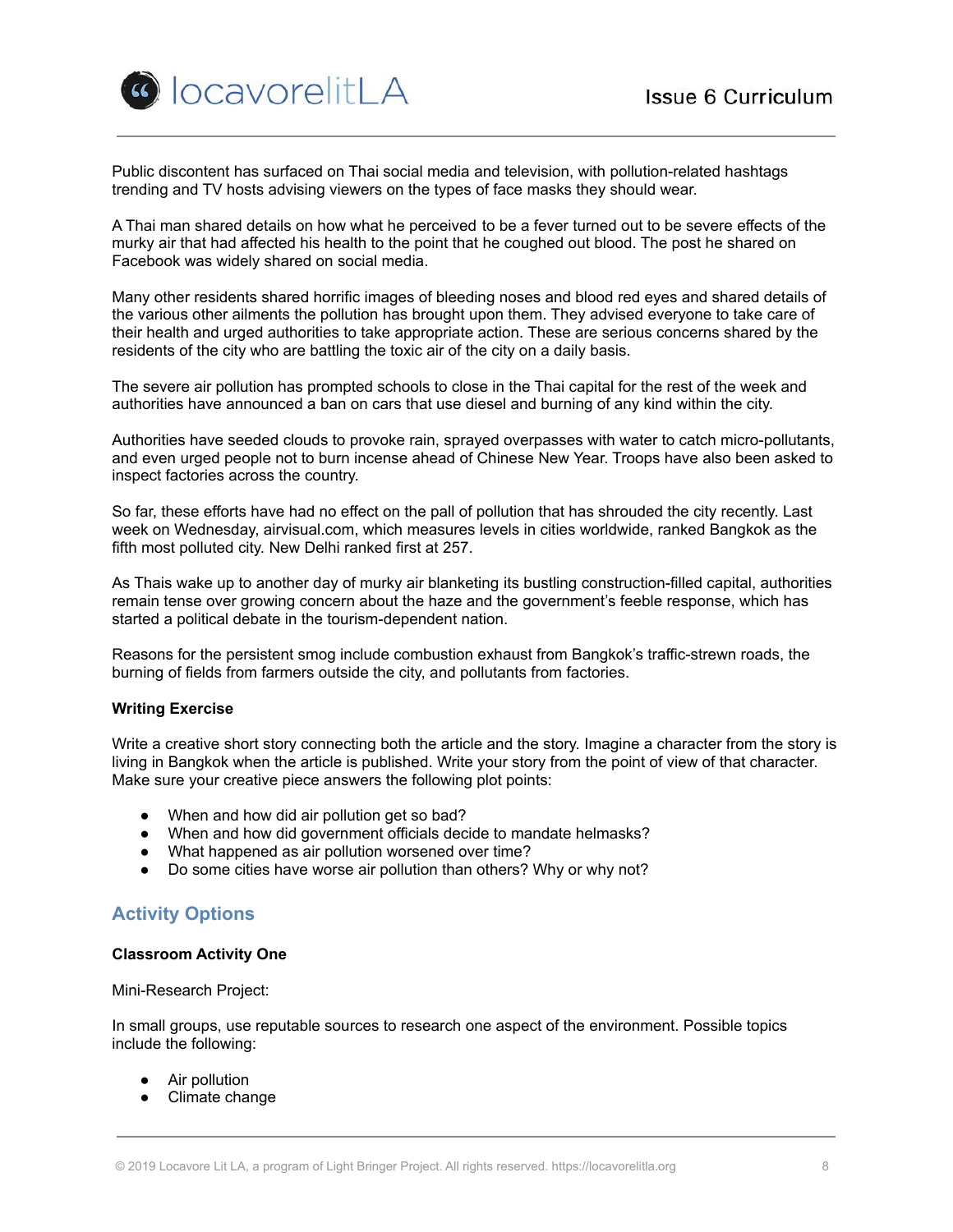

- Weather and extreme weather
- Environmental health
- Rainfall and drought
- Forests and deforestation
- Deserts and desertification

For your chosen topic, create a poster answering the following questions:

- What is your topic?
- How does your topic impact people?
- Why should people care about your topic?
- What do scientists predict will happen with your topic in 20, 50, and 100 years?
- How does your topic relate to "Forecast Bleak"?

Include images with clear captions. Be sure to cite your reputable sources. Present your poster to the class.

### **Classroom Activity Two**

Note: Prior to starting this class, print "Agree" and "Disagree" on two large sheets of paper. Place each sheet of paper on the opposite end of the classroom to create a spectrum between them. Print or type the opinion statements onto PowerPoint slides so students can read them clearly.

Listen to or read the following opinions. Think about whether you agree or disagree with each. Stand up and move next to the "Agree" sign if you agree, and stand next to the "Disagree" sign if you disagree. If you're unsure how you feel about the given opinion, stand somewhere between the two signs.

- I believe human activity causes climate change.
- I believe climate change is a major problem in my lifetime.
- The world in "Forecast Bleak" is a worse place than is reality.
- Mia lives a normal life.
- Parks and greenspace are overrated.
- Mia will someday take off her helmask while outside.
- Air pollution is a preventable problem.
- People shouldn't drive cars, because they pollute the air.

After moving around the classroom in response to each opinion, share your thoughts with a partner. When you are ready, share your thoughts with the class. Encourage each student to speak at least once.

Optional: After responding to the eight opinions above, write your own original opinion on one of the above prompts based on "Forecast Bleak" and/or the article. Present your opinion to the class, and allow your peers to respond to your opinion by moving around the room accordingly.

Required Materials: two large sheets of paper and markers

### **Home Activity**

Examine the environment surrounding either your home or a place you like. Is it polluted? Does it have smog? What color is the sky? How does the air smell? Is it populated with many people, or is it relatively isolated from others? What buildings are in the area? Does the area have parks or greenspace? How could the physical landscape and atmosphere be improved?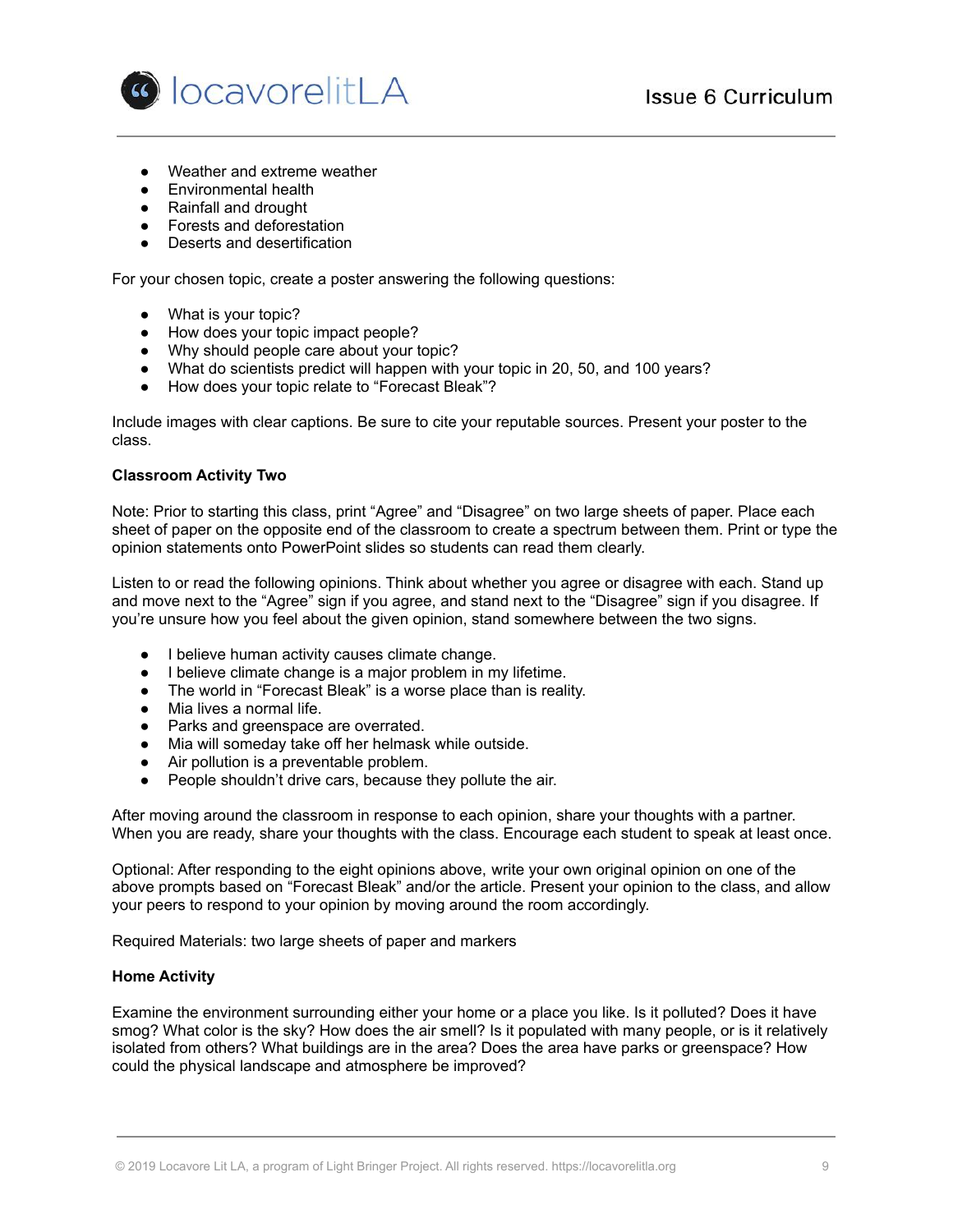

Give the air in this environment a rating between one and 10. A one rating means the air appears clean and smells fresh, and a 10 rating means the air appears very dirty and smells toxic. Justify your rating.

Write one brief paragraph evaluating this environment and a second brief paragraph explaining what could be done to improve it.

#### **Guest Speaker**

Option One: Invite the author, Sophie Marie, who lives in England, to answer questions about her piece via Skype. Specifically, ask her to reflect on the extent to which the piece is informed by real-world issues.

Option Two: Invite the artist, Brett Bean, to speak to the class about how he created artwork for the story, as well as his career as an illustrator and designer. Ask him to lead an art workshop.

Option Three: Invite Dr. Alex Hall of the UCLA Center for Climate Science to speak about his work, climate change, and its impact in Southern California. Please contact Dr. Hall at [alexhall@atmos.ucla.edu](mailto:alexhall@atmos.ucla.edu) or the Center for Climate Science: (310) 825-5008.

Note: *Literature for Life* helps coordinate and facilitate author and artist visits.

#### **Field Trip**

Visit the La Brea Tar Pits and Museum (5801 Wilshire Blvd., LA). Explore the tar pits and learn how they formed and still contain bones of prehistoric animals. During the field trip, take notes on the tar pits.

Read more about the tar pits here: <https://bit.ly/2HxO1Ik>

Follow-up Writing Activity:

At the end of the field trip, write a brief paragraph reflecting on your experience, including answers to the following questions:

- How did the La Brea Tar Pits come into existence?
- What kinds of animals did the La Brea Tar Pits trap?
- What do the La Brea Tar Pits reveal about how landscapes change over time?
- What do the La Brea Tar Pits teach us about the environment?

# **COMMON CORE STANDARDS REFERENCE**

*This story and its exercises are appropriate for 6th grade and above. Sixth-grade standards are cited.*

### **Pre-Reading & Themes Activity Options**

CCSS.ELA-LITERACY.RI.6.2: Determine a central idea of a text and how it is conveyed through particular details; provide a summary of the text distinct from personal opinions or judgments.

CCSS.ELA-LITERACY.RI.6.7: Integrate information presented in different media or formats (e.g., visually, quantitatively) as well as in words to develop a coherent understanding of a topic or issue.

CCSS.ELA-LITERACY.W.6.1: Write arguments to support claims with clear reasons and relevant evidence.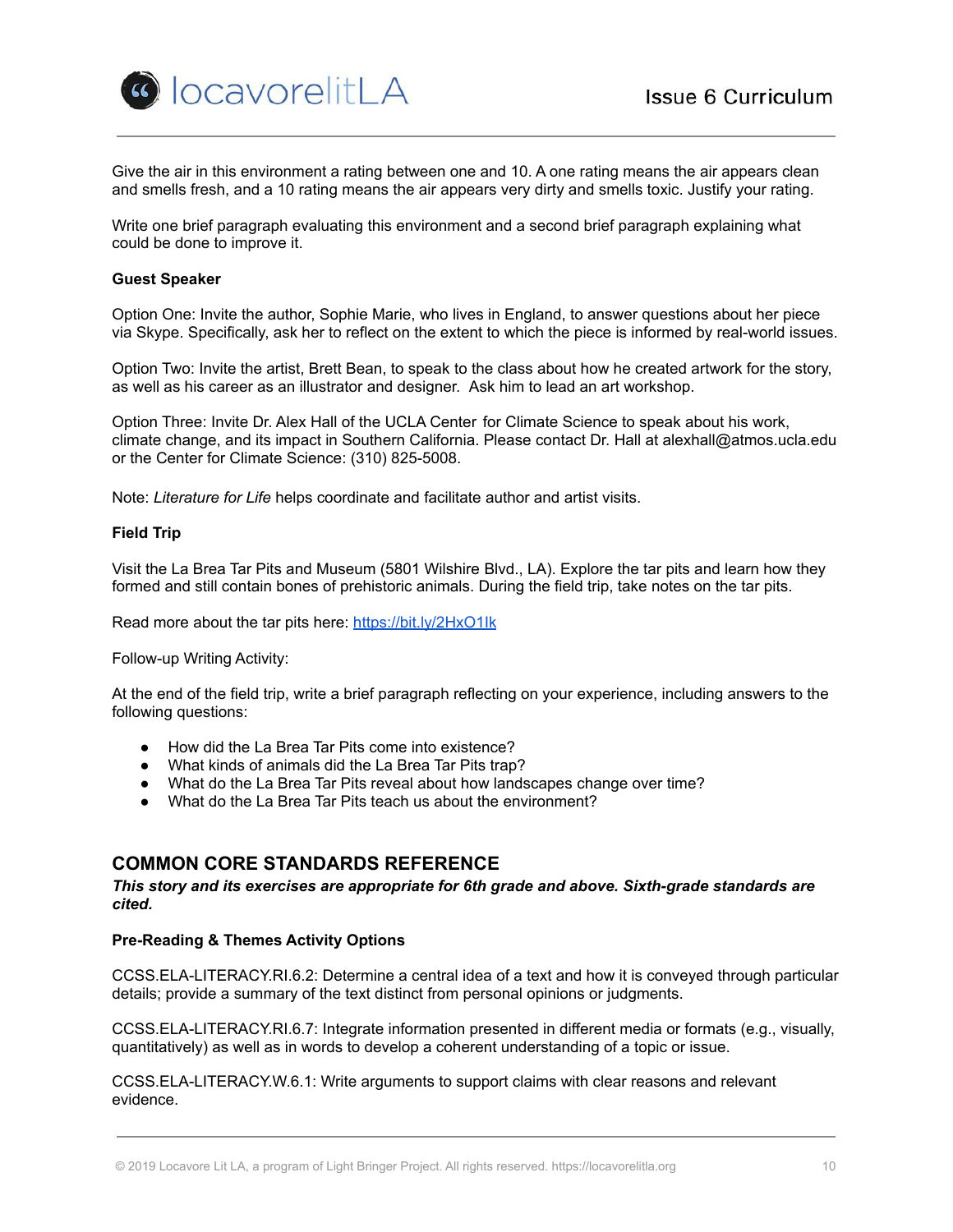

CCSS.ELA-LITERACY.W.6.2: Write informative/explanatory texts to examine a topic and convey ideas, concepts, and information through the selection, organization, and analysis of relevant content.

CCSS.ELA-LITERACY.W.6.3: Write narratives to develop real or imagined experiences or events using effective technique, relevant descriptive details, and well-structured event sequences.

CCSS.ELA-LITERACY.W.6.4: Produce clear and coherent writing in which the development, organization, and style are appropriate to task, purpose, and audience.

CCSS.ELA-LITERACY.W.6.7: Conduct short research projects to answer a question, drawing on several sources and refocusing the inquiry when appropriate.

CCSS.ELA-LITERACY.L.6.5: Demonstrate understanding of figurative language, word relationships, and nuances in word meanings.

### **Vocabulary Activity Options**

CCSS.ELA-LITERACY.W.6.3: Write narratives to develop real or imagined experiences or events using effective technique, relevant descriptive details, and well-structured event sequences.

CCSS.ELA-LITERACY.W.6.7: Conduct short research projects to answer a question, drawing on several sources and refocusing the inquiry when appropriate.

CCSS.ELA-LITERACY.W.6.9: Draw evidence from literary or informational texts to support analysis, reflection, and research.

CCSS.ELA-LITERACY.L.6.4: Determine or clarify the meaning of unknown and multiple-meaning words and phrases based on grade 6 reading and content, choosing flexibly from a range of strategies.

CCSS.ELA-LITERACY.L.6.4.A: Use context (e.g., the overall meaning of a sentence or paragraph; a word's position or function in a sentence) as a clue to the meaning of a word or phrase.

CCSS.ELA-LITERACY.L.6.4.C: Consult reference materials (e.g., dictionaries, glossaries, thesauruses), both print and digital, to find the pronunciation of a word or determine or clarify its precise meaning or its part of speech.

CCSS.ELA-LITERACY.L.6.4.D: Verify the preliminary determination of the meaning of a word or phrase (e.g., by checking the inferred meaning in context or in a dictionary).

#### **Post-Reading Class Discussion Options**

CCSS.ELA-LITERACY.SL.6.1: Engage effectively in a range of collaborative discussions (one-on-one, in groups, and teacher-led) with diverse partners on grade 6 topics, texts, and issues, building on others' ideas and expressing their own clearly.

CCSS.ELA-LITERACY.SL.6.1.B: Follow rules for collegial discussions, set specific goals and deadlines, and define individual roles as needed.

CCSS.ELA-LITERACY.SL.6.1.C: Pose and respond to specific questions with elaboration and detail by making comments that contribute to the topic, text, or issue under discussion.

CCSS.ELA-LITERACY.SL.6.6: Adapt speech to a variety of contexts and tasks, demonstrating command of formal English when indicated or appropriate.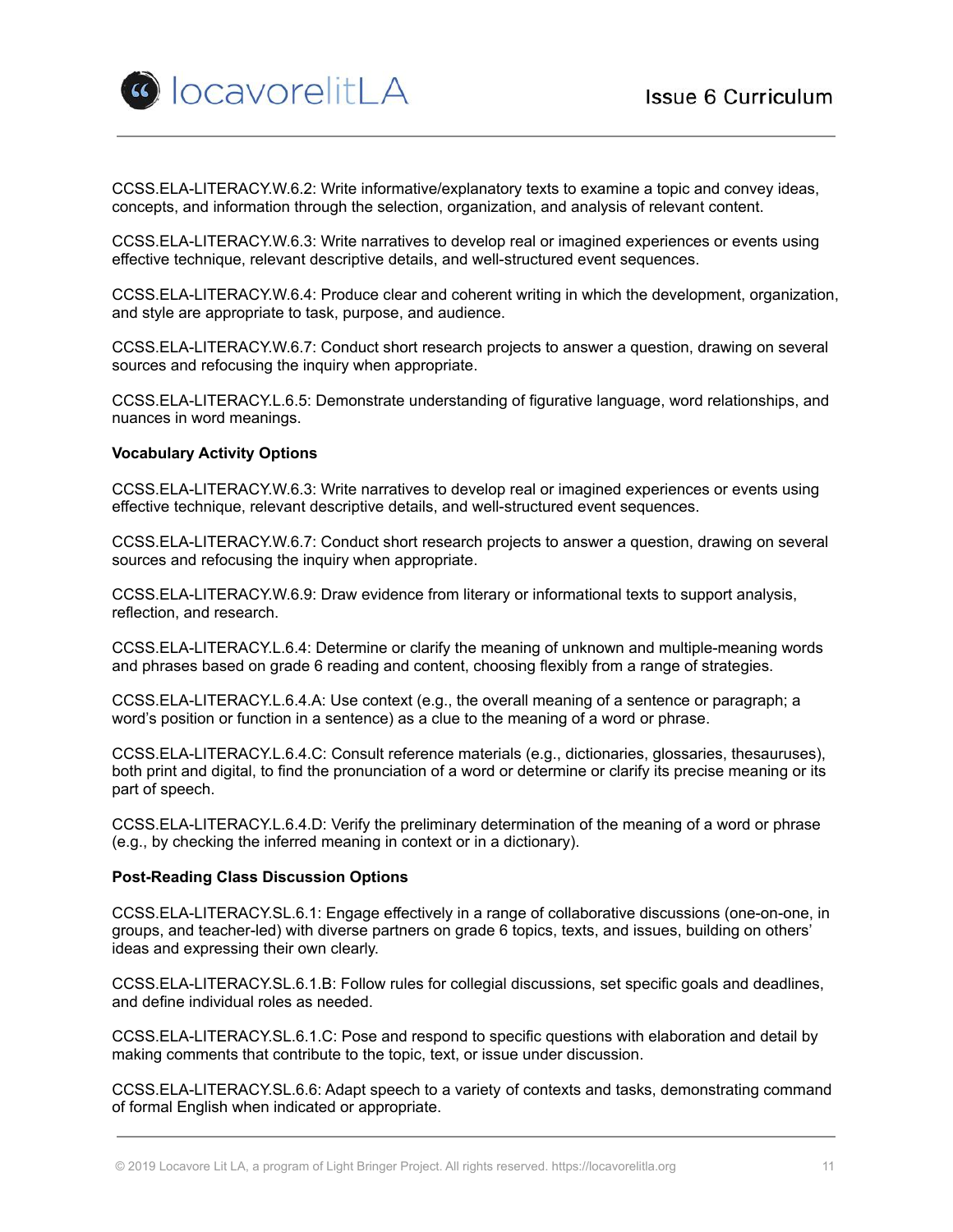

### **Text-Dependent Question Options**

CCSS.ELA-LITERACY.RL.6.1: Cite textual evidence to support analysis of what the text says explicitly as well as inferences drawn from the text.

CCSS.ELA-LITERACY.RL.6.3: Describe how a particular story's or drama's plot unfolds in a series of episodes as well as how the characters respond or change as the plot moves toward a resolution.

#### **Writing Exercise Options**

CCSS.ELA-LITERACY.RL.6.1: Cite textual evidence to support analysis of what the text says explicitly as well as inferences drawn from the text.

CCSS.ELA-LITERACY.RL.6.2: Determine a theme or central idea of a text and how it is conveyed through particular details; provide a summary of the text distinct from personal opinions or judgments.

CCSS.ELA-LITERACY.W.6.1: Write arguments to support claims with clear reasons and relevant evidence.

CCSS.ELA-LITERACY.W.6.3: Write narratives to develop real or imagined experiences or events using effective technique, relevant descriptive details, and well-structured event sequences.

CCSS.ELA-LITERACY.W.6.3.B: Use narrative techniques, such as dialogue, pacing, and description, to develop experiences, events, and/or characters.

CCSS.ELA-LITERACY.W.6.3.D: Use precise words and phrases, relevant descriptive details, and sensory language to convey experiences and events.

CCSS.ELA-LITERACY.W.6.4: Produce clear and coherent writing in which the development, organization, and style are appropriate to task, purpose, and audience.

CCSS.ELA-LITERACY.W.6.9: Draw evidence from literary or informational texts to support analysis, reflection, and research.

#### **Complementary Reading Text (Comparative Writing Exercise)**

CCSS.ELA-LITERACY.W.6.3: Write narratives to develop real or imagined experiences or events using effective technique, relevant descriptive details, and well-structured event sequences.

CCSS.ELA-LITERACY.W.6.3.A: Engage and orient the reader by establishing a context and introducing a narrator and/or characters; organize an event sequence that unfolds naturally and logically.

CCSS.ELA-LITERACY.W.6.3.B: Use narrative techniques, such as dialogue, pacing, and description, to develop experiences, events, and/or characters.

CCSS.ELA-LITERACY.W.6.3.C: Use a variety of transition words, phrases, and clauses to convey sequence and signal shifts from one time frame or setting to another.

CCSS.ELA-LITERACY.W.6.3.D: Use precise words and phrases, relevant descriptive details, and sensory language to convey experiences and events.

CCSS.ELA-LITERACY.W.6.3.E: Provide a conclusion that follows from the narrated experiences or events.